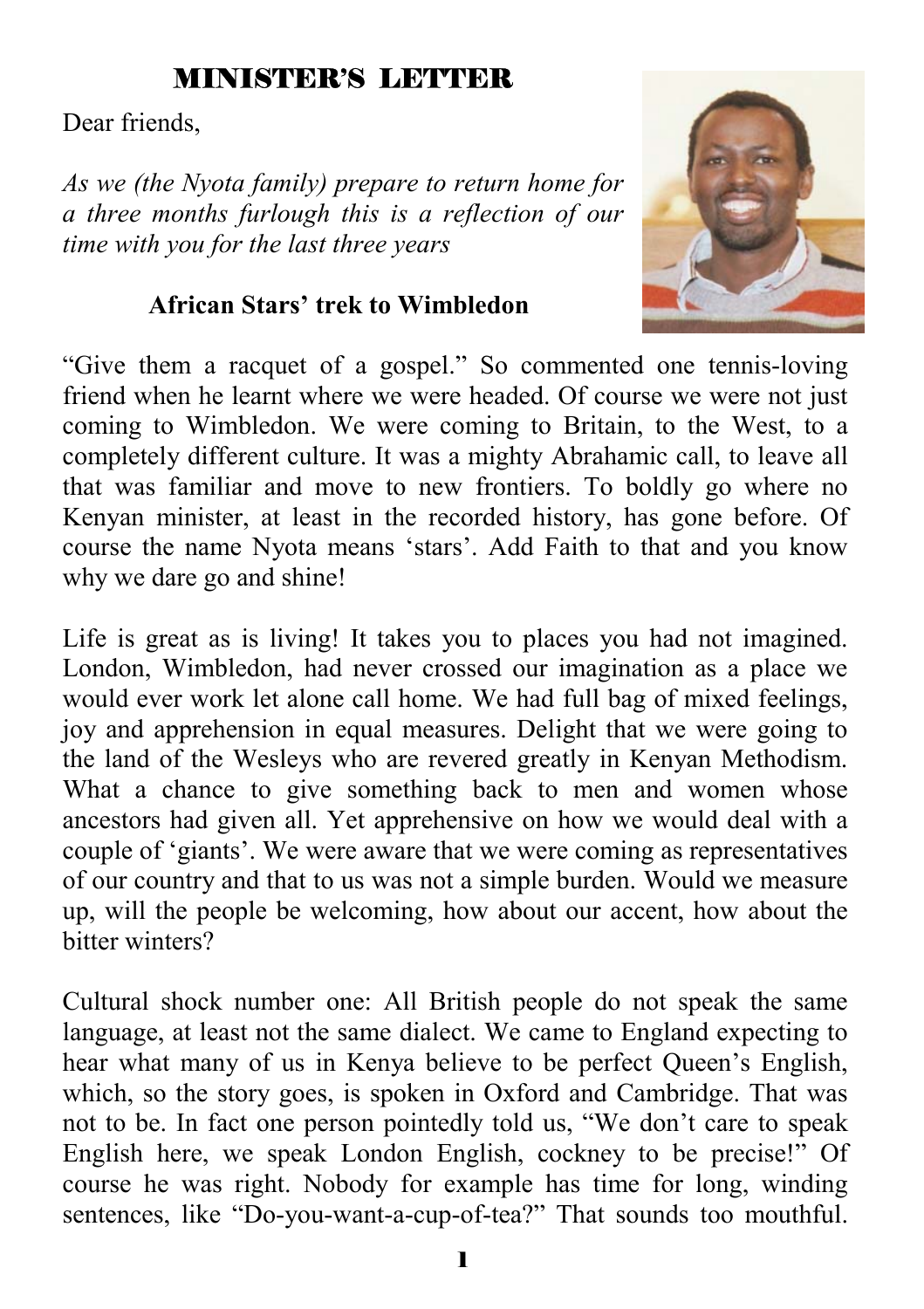Why not just say; "Wan' a cuppa?". Add to these the bags of wit, jokes and wisdom and you are in for a great time in Wimbledon.

Faith and I had studied years back in the North of UK and were told all manner of things about the South. Well, I think they were talking about the immigration officials at Heathrow who had the looks of 'wha d'yu won' hiya mate? Yu was not needed.' This is followed by a thorough body check with your bag turned upside down. But this treatment is in stark contrast to the ordinary British people. People are warm and welcoming, contrary to the popular notion that the British, especially the Londoners are cold and reserved. Of course the British will not be and need not be as exuberant as the Africans. This is a different social-cultural setting. And people must be allowed to be who they are.

There is one thing that will stick with us for the rest of our lives: The amount of preparation that went into waiting and preparing for us. That the whole circuit would meet to discuss issues of being culturally sensitive and the like does not tell the whole story. Our manse does. As we got talking with our neighbours who were also looking forward to receiving us we learnt of the amount of cleaning and clearing that was mounted by most churches on our behalf, in and outside the house. This article gives us the opportunity to thank you.

Of course no one from my context would come here and pretend not to be unnerved by numerically low church attendance and its seniority in age of the membership. Like Europe some years ago, we live in Africa at a time when it is fashionable to go to church. On the contrast, it is no longer socially correct to be 'too' religious in Britain to the point of going to church. Of course Faith and I have had time to think about this phenomenon and we are glad that it is not as gloomy as it may appear. This state of affairs, sociologically referred to as social anomie, where old traditions are questioned and undermined often leads to renewal. The church that will be born out of a reconfigured and/or reconstituted society will in many respects be different from the old one. That this circuit has not declined in membership during the last three years, despite the deaths is a witness that there have been some trickling of people in the churches. We are glad to be learning all the time.

We have come to fall for the ecumenical spirit even witnessing the signing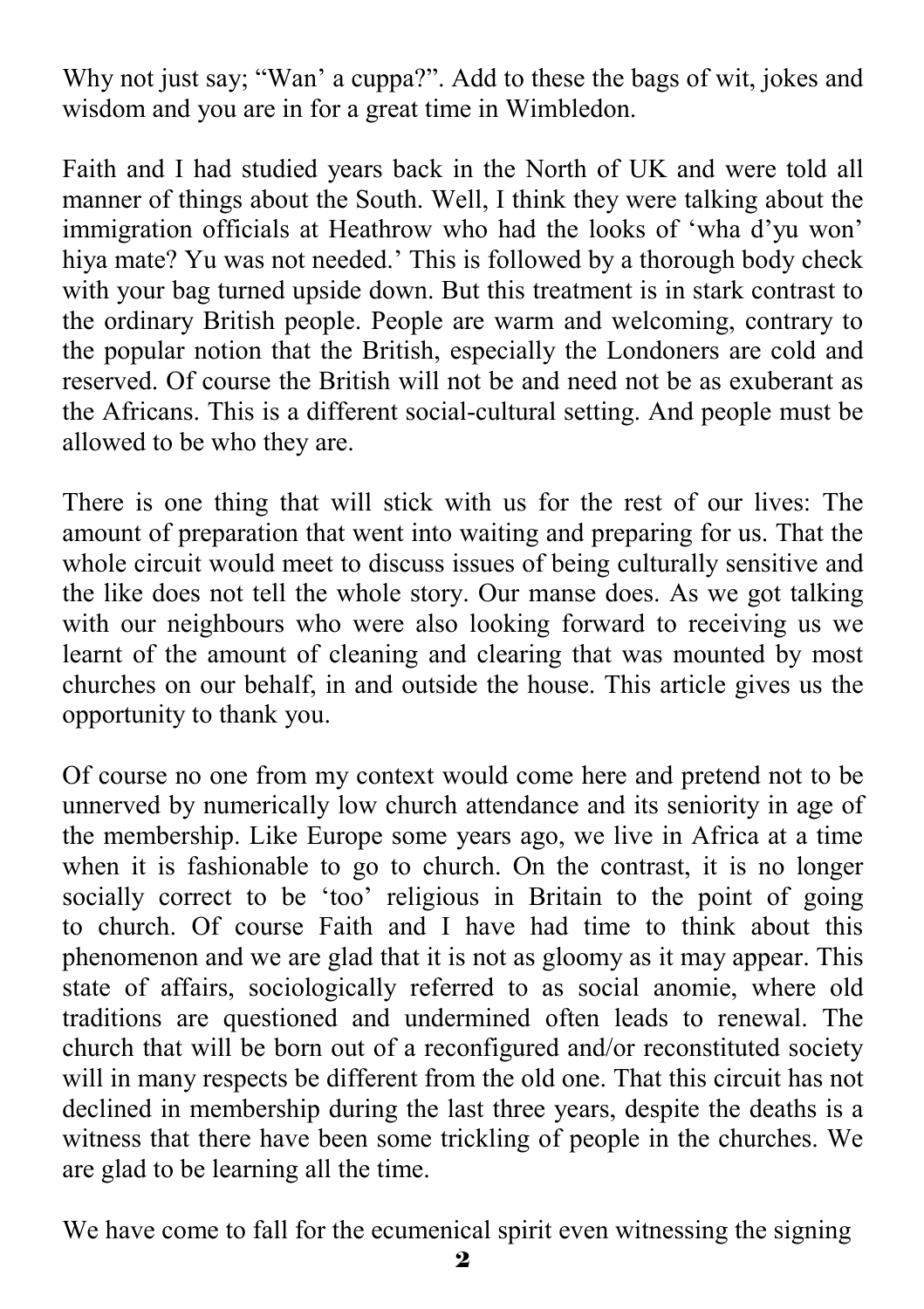of the covenantal relationship between the Anglicans and Methodists. Either because of the dwindling numbers or due to the forces of secularism that are impacting on the church on this part of the world, there is a high degree of fellowship and a willingness to work together among the different denominations. What a joy to go to our LEPs, Christ Church with St Phillip or Ruxley and see the oneness in the entire congregations. Both Wimbledon and Raynes Park have strong ecumenical partners. At Martin Way we work very closely with the Baptists. Despite the challenges, ecumenism on the whole is working well in quite a number of churches and ought to be upheld and emulated as good practice by churches in other parts of the world.

Time does not allow us to recount all the joys we have from our being here. Obviously Faith has been a beneficiary of this ecumenism. When they had to relocate for the rebuilding project at Wimbledon, the Catholic Church opposite invited them to worship in their hall until the work is done. Her joy at Raynes Park is the positive change where Café church has now grown into the second service. Despite the expected teething problems, this more contemporary type of service has been going well and we hope that it will grow in width and depth.

#### **Martin Way, Wimbledon Circuit and Toto Simba Project**

As for Martin Way, we celebrate the thriving Sunday school and the connection Kim, Sherie and I have with the people there. It is through this connection that the folk there agreed to enter our world. Something was born out of the knowledge that the gospel is for "comforting the disturbed and disturbing the comfortable". Martin Way wanted to hear our story. And yes we told them. We told them of where we come from, where John was born, a village called Baraimu. It is situated next to the fertile slopes of Mt. Kenya. The larger area is known as Meru District and the county is Mbeu, a semi-arid area inhabited by landless ethnic groups from all over Kenya. For all their food and cash, families rely on small land parcels. These produce approx 450kg of maize and 50kg of beans per annum. This is an equivalent of Shillings 5,000 (£50). As a result, most children have little to eat and most barely make it through the primary school level. Even with free education they cannot last an entire day at school due to hunger. Others go off and on as they have to work as casuals for the rich to earn money for the family.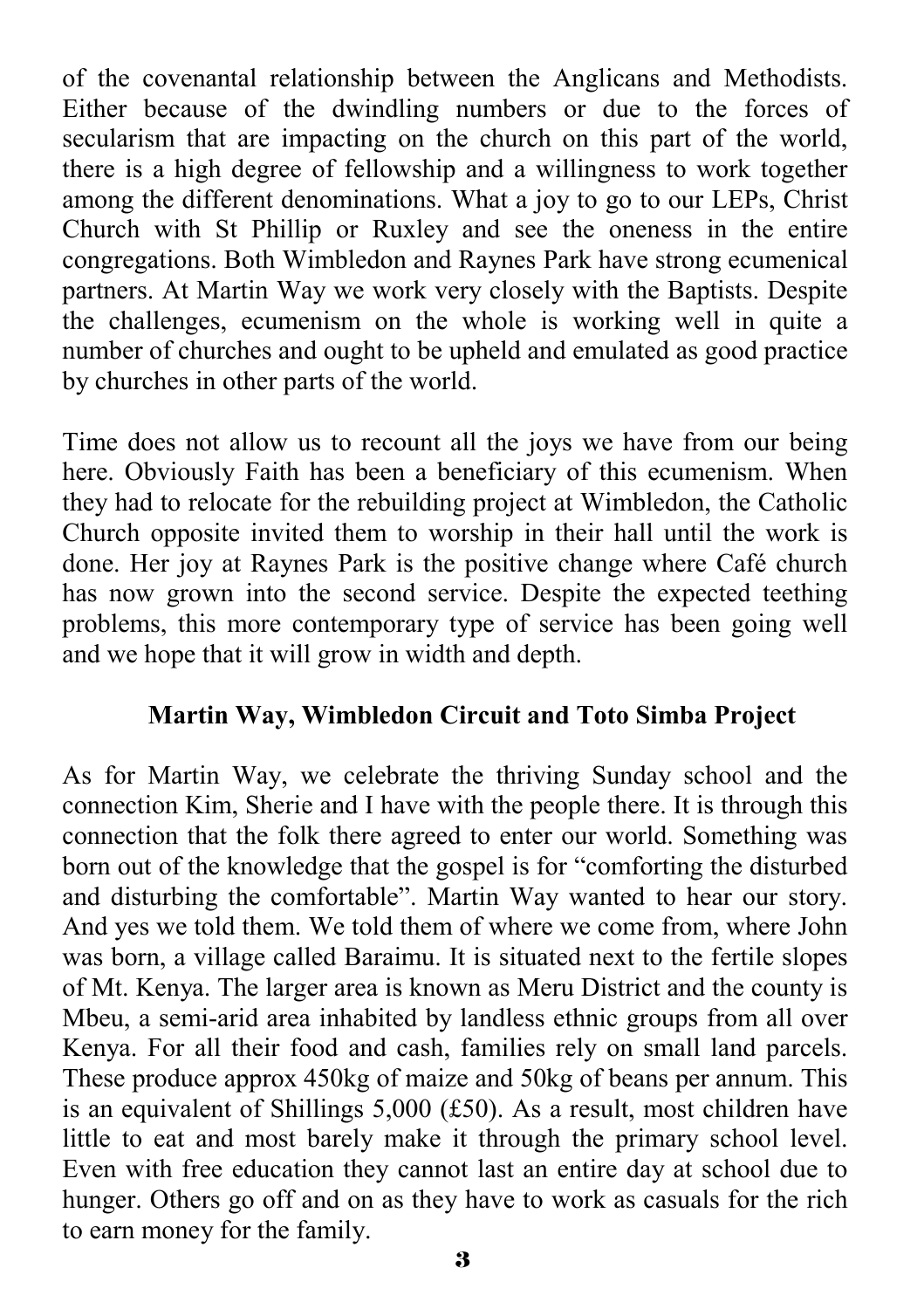Martin Way were moved. They sent me back with £400 to see what I could do. I went and asked the church to gather all the children who had dropped out of school. They were hundreds but we could only start with 30. We brought them together, clothed them, fed them, taught them for about a year, bought them some uniform and then took them to the primary school. They are now happily there.

The next year Martin Way set aside £5,000 from a legacy. This time we decided to begin a charity so that we could do more. By now word spread around the circuit and, with Barrie's support, all joined hands. MCW Rafiki Trust was registered. And in the same year 29 people decided to come to Kenya and visit the village for themselves. They were blessed immensely by the experience as much as they were challenged. The story spread even wider. We are now in the process of putting up a community centre where the adolescents can learn some trades and be useful to transform the life of this village. Apart from the £10,000 building and setting up costs, it is estimated that it will cost approx £5,000 to run the project each year.

This story is no longer our story. It is a circuit story. Actually the SW District Network has adopted it as their story. They are telling everyone whether an individual or a church or a group to consider adopting this as their overseas project. They are persuading any family to consider being paired with a family in that village for mutual partnership or a school could adopt the school department and identify with it. It is a story worthy telling, that we went, we saw, and are willing to help the Baraimu village conquer the shackles that keep them from enjoying their full human potential. That together we can make a difference. We hope it can be a London District story too.

Is not this what the singer meant by:

 Brother, sister let me serve you let me be like Christ to you Pray that I may have the grace to let you be my servant too

We came to serve God and his people at Wimbledon, people we had not seen or met. Instead they are now serving us. Mutually,

We are pilgrims on a journey, We are brothers on the road We are here to help each other, Walk the mile and bear the load

We have visited with them at their homes; they came to our village and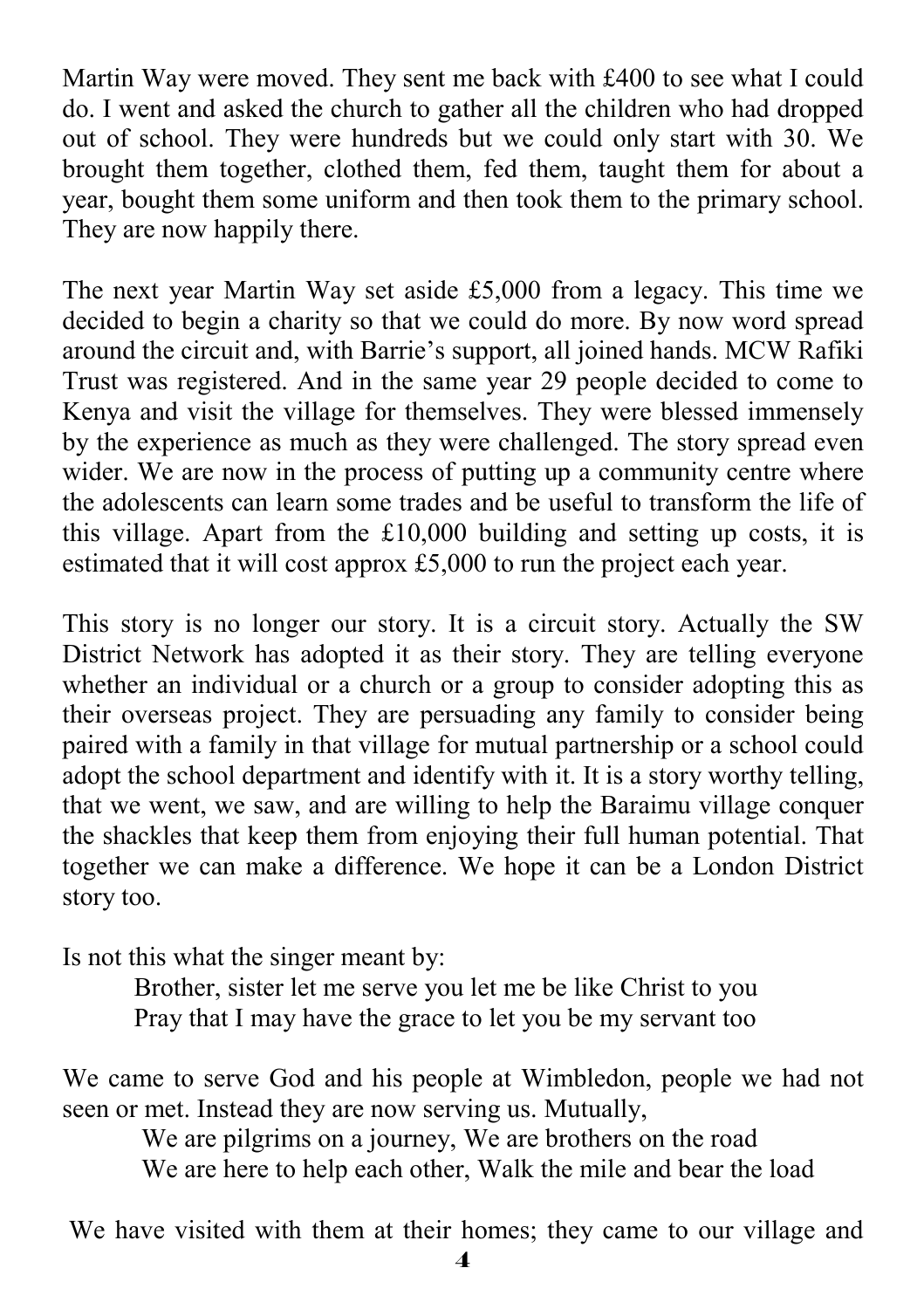ministered to us. This is in keeping with the promise at our induction that

I will hold the Christ light for you, In the night-time of your fear

I will hold my hand out to you, Speak the peace you long to hear

 Of course there have been tough times since life itself comes with as a mixed package. At times we have had to console as folk we know here died or be consoled as were informed of the loss of a loved one back home.

I will weep when you are weeping, When you laugh I'll laugh with you

I will share your joy and sorrow, Till we've seen this journey through

What do we say therefore? We love every bit here and it is a journey worthy taking. We have gained, mothers, fathers, sisters and brothers whom we cherish. This is Christianity at its best!

 $- < 0 > -$ 

### MIDWAYS JUMBLE SALE

The Midway Group is holding their Jumble Sale [all proceeds to Church Funds] on Saturday 6<sup>th</sup> May between 10 and 12 noon.

If you have any jumble please save it until the week before and then either contact me or bring it down to the Hall on Friday  $5<sup>th</sup>$  after 9pm.

Thank you

*Maralyn Loft [8543 0696]*

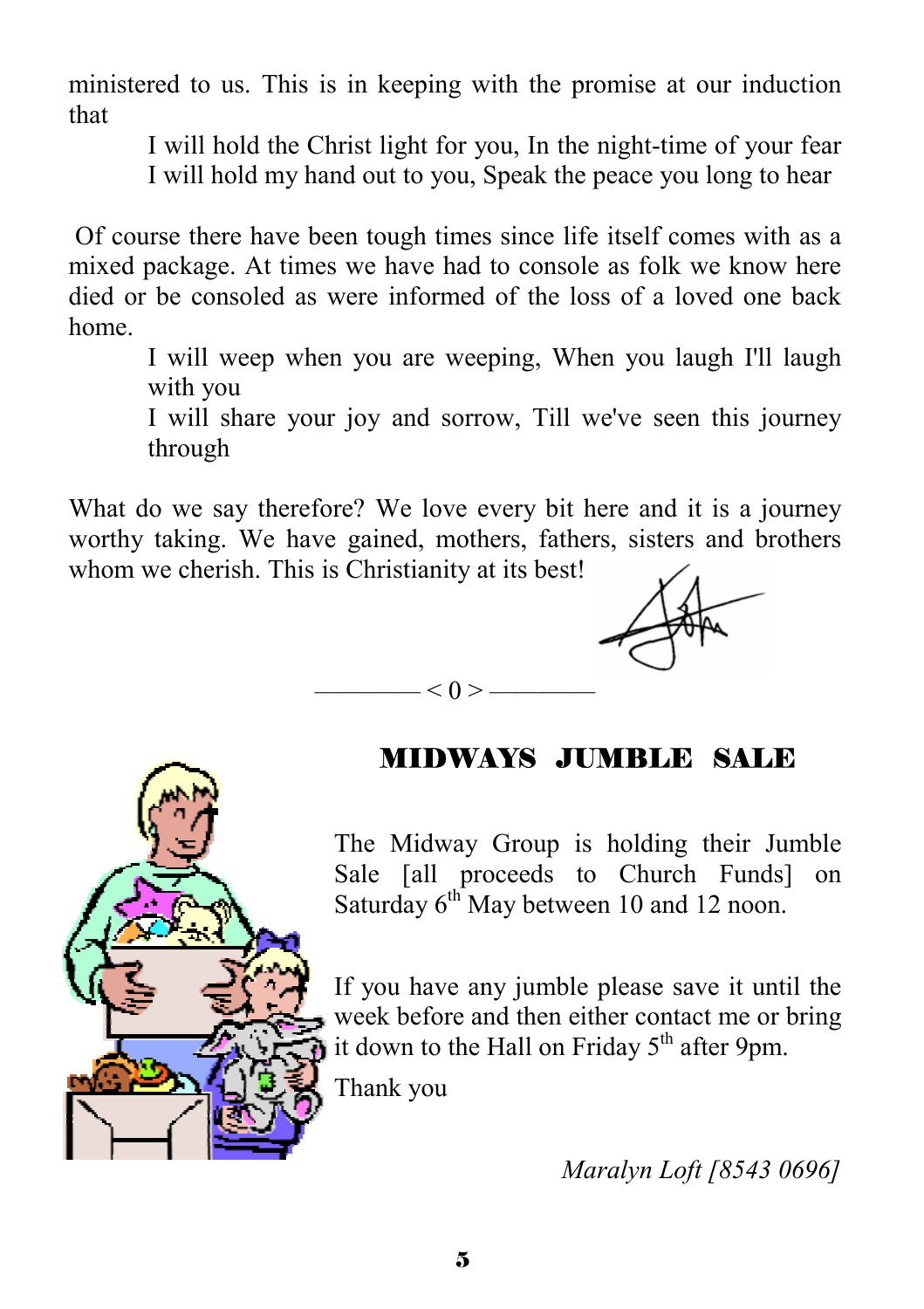## CSW and GOOD FRIDAY



A good number of Martin Way folk attended the Good Friday Service at Merton Park Baptist church in Kingston Road. We had a very moving monologue from the person who was responsible for setting up the crucifixions on **the** Good Friday

morning and an inspirational address from our own minister John plus a wonderful atmosphere and singing. We thank God that a collection was taken for Christian Solidarity Worldwide, which campaigns for persecuted Christians throughout the world.

Christian persecution in Eritrea is among the worst in the world, and as the situation deteriorates, CSW is stepping up its advocacy activities. CSW recently heard from Compass Direct of events at the Sawa Military Training Camp, near the Ethiopian border. In February, 75 Protestant Christians who were completing mandatory military service, were jailed for 'reading Bibles and praying during their free time'. One Eritrean told Compass: "In Sawa, to possess your own Bible and keep your personal devotion and loyalty to Christ is not allowed. This is considered an act of Christian extremism."

Many Eritrean Christians have fled severe religious persecution. CSW was recently able to offer financial help to a few. Thousands are seeking asylum, with little access to legal aid. Ask God to protect them from being sent back into extreme danger.

On 21st February, the government is reported to have raided schools in Karen Hagaz, Ela Ber'ed and Adi-Tekelezan and rounded up all children aged 17 and over for military training in Wi'a, one of the hottest places on earth. Their families are greatly distressed. Pray to God to comfort these families and for the safety of these children.

An edict in 2002 banned all but three Christian denominations: Orthodox, Evangelical Lutheran and Catholic. However, state security forces are now also targeting these churches.

Pray for President Afewerki and his government, that they administer the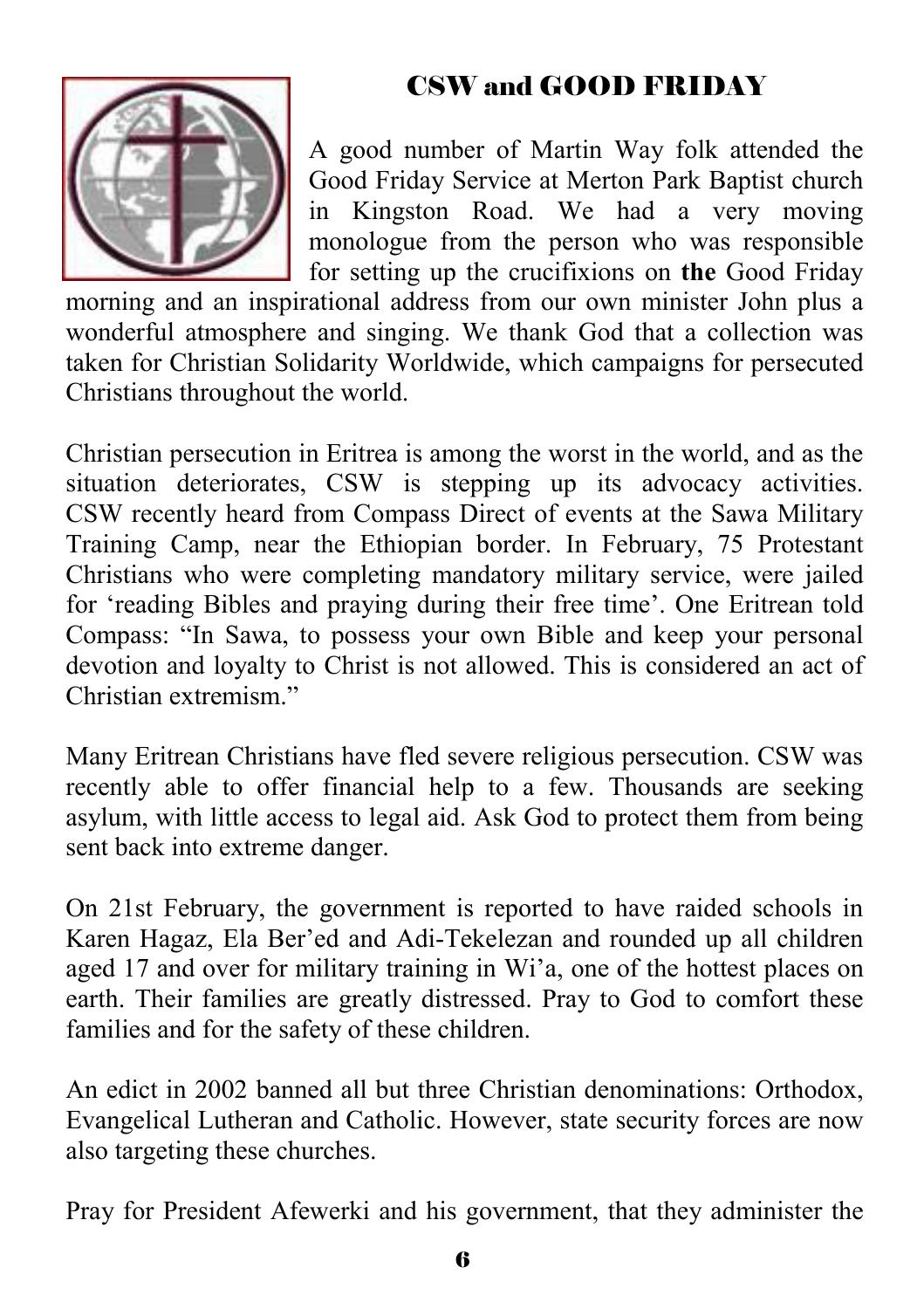country with much greater concern for human rights and religious freedom. Pray that they would realise that Christians are not disloyal and pray too for the repeal of the 2002 edict.

There will be a prayer concert for Eritrea on Saturday 20th May and a protest outside the Eritrean Embassy in London on Wednesday 31st May.

CSW is encouraging supporters to sign and distribute a multi-agency petition that has been launched to protest against widespread religious repression in Eritrea. The petition will be handed to the Eritrean Ambassador to the UK, Negasse Sengal, and is supported by Open Doors, Release International, and Release-Eritrea.

*We should like everyone to sign this petition.* 

I can supply CSW's Response Magazines and Prayer diaries to anyone **interested** 

Thanks.

*Joyce Plant* 

 $<$  0 >  $-$ 

#### WITH THANKS

I would like to say THANK YOU so very much to all the kind folk who have enquired after my health following my recent hip operation. The visits, flowers and especially prayers have been a great source of encouragement and have all been greatly appreciated - bless every one of you.

 $<$  0 >  $-$ 

*Mary Heaton* 



#### SPARE BIBLES

If anyone has one or more spare bibles in good condition can you please give them to Joan Harding by **9th May** and they will be taken to the Christian Resources Exhibition for Book Aid to help meet the needs of areas in Africa.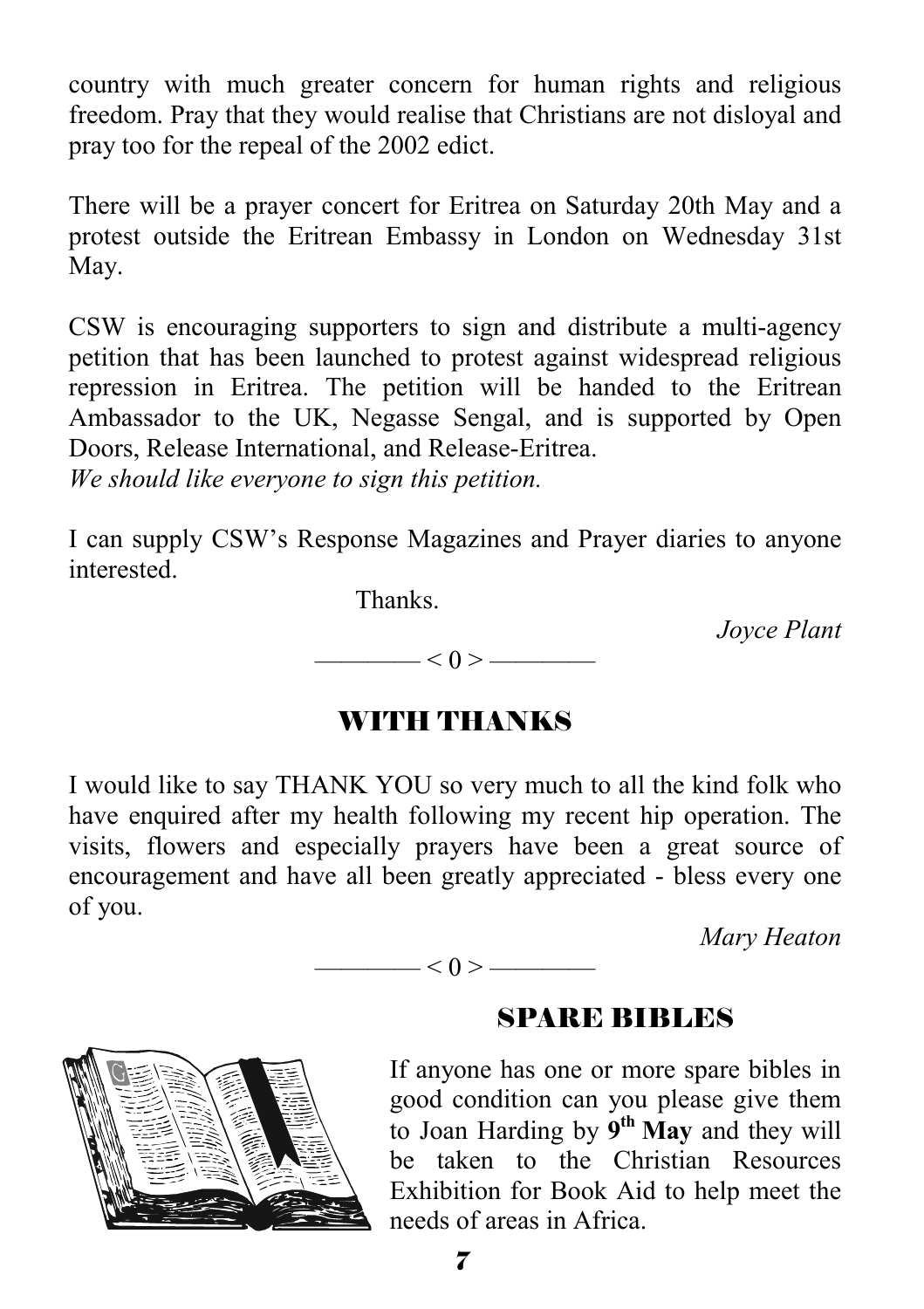## PUZZLE CORNER



# **BIBLE WORD SEARCH**

Here are the first books of the Bible. Can you find them in the word grid? They may be written vertically, horizontally, backwards or forwards, and even diagonally!

| Е            | X | O            | S            | R | S | Μ            | L            | Α            | S | P |
|--------------|---|--------------|--------------|---|---|--------------|--------------|--------------|---|---|
| D            | M | Υ            | U            | J | O | S            | H            | U            | A | M |
| C            | E | T            | $\mathbf c$  | U | L | Н            | ${\bf S}$    | J            | M | O |
| R            | Н | U            | L            | D | N | Е            | R            | B            | U | N |
| O            | A | ${\bf S}$    | T            | G | U | J            | E            | U            | Е | O |
| N            | I | Κ            | $\mathbf{I}$ | E | V | Z            | В            | V            | Г | R |
| $\mathbf{I}$ | M | $\mathbf{I}$ | V            | S | R | $\mathsf I$  | M            | $\mathbf{o}$ | Z | Е |
| N            | Ε | $\mathsf{N}$ | Е            | A | Ε | O            | U            | R            | J | Н |
| G            | Н | G            | L            | D | S | $\mathsf{N}$ | $\mathsf{N}$ | I            | Κ | Τ |
| N            | Е | ${\bf S}$    | U            | D | O | X            | E            | O            | Τ | S |
| E            | N | J            | N            | Е | Н | E            | M            | G            | M | E |
| C            | H | R            | O            | N | I | C            | L            | E            | S | Υ |

**GENESIS EXODUS LEVITICUS NUMBERS DEUTERONOMY JOSHUA JUDGES RUTH**

**SAMUEL KINGS CHRONICLES EZRA NEHEMIAH ESTHER JOB PSALMS**

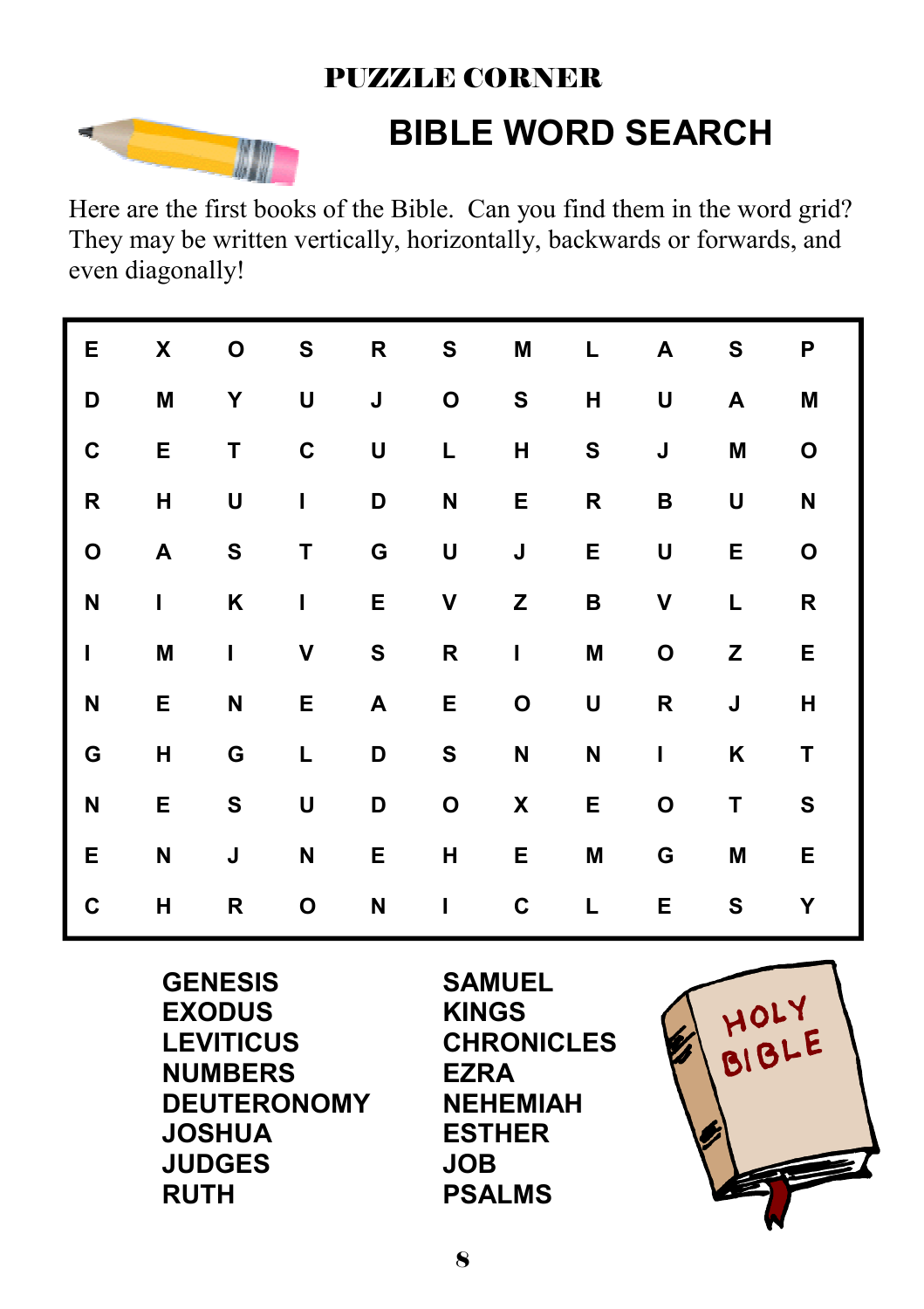

## THOUGHT OF THE MONTH MAY 2006

Recently I arrived full circle back to the hip replacement specialist I first saw over a year ago. I had "done the rounds" of various hospitals seeing a number of people on the way. My last appointment was merely to confirm what I had already realised -

that I could not have the hip operation because of my heart condition.

 But that set me thinking. All of us have a heart condition, don't we? Think of all the adjectives we use - hard hearted, soft hearted, open hearted, mean hearted, faint hearted, down hearted, heavy hearted and I expect you could add more to that list!

 There is a Charles Wesley hymn (number 536 in Hymns and Psalms) which begins

> *O for a heart to praise God, A heart from sin set free ……*

Each verse talks of the heart -

 *A heart resigned, submissive, meek A humble, lowly, contrite heart A heart in every thought renewed.* 

 Yes, we all have a heart condition and we can all be heart surgeons, if only very junior ones. We can help strengthen the faint hearted by offering to share their burdens. We can help cheer up the down hearted because most of us have experienced that condition probably more than once. We can comfort the heavy hearted with a few sympathetic words or by a warm, friendly hug.

 It may also be that we can look at our own hearts to see if anything needs changing there. We shall probably find that there is room for improvement.

 There are other hymns which mention our hearts. They are worth thinking about. *"Give me joy in my heart, give me peace in my heart, give me love in my heart …"* 

We all need those. And then, of course, there's

 *O come to my heart, Lord Jesus, There is room in my heart for thee.* 

 So, some homework for you this month. Look for mention of the heart in hymns and in passages of scripture, then ponder over what you find.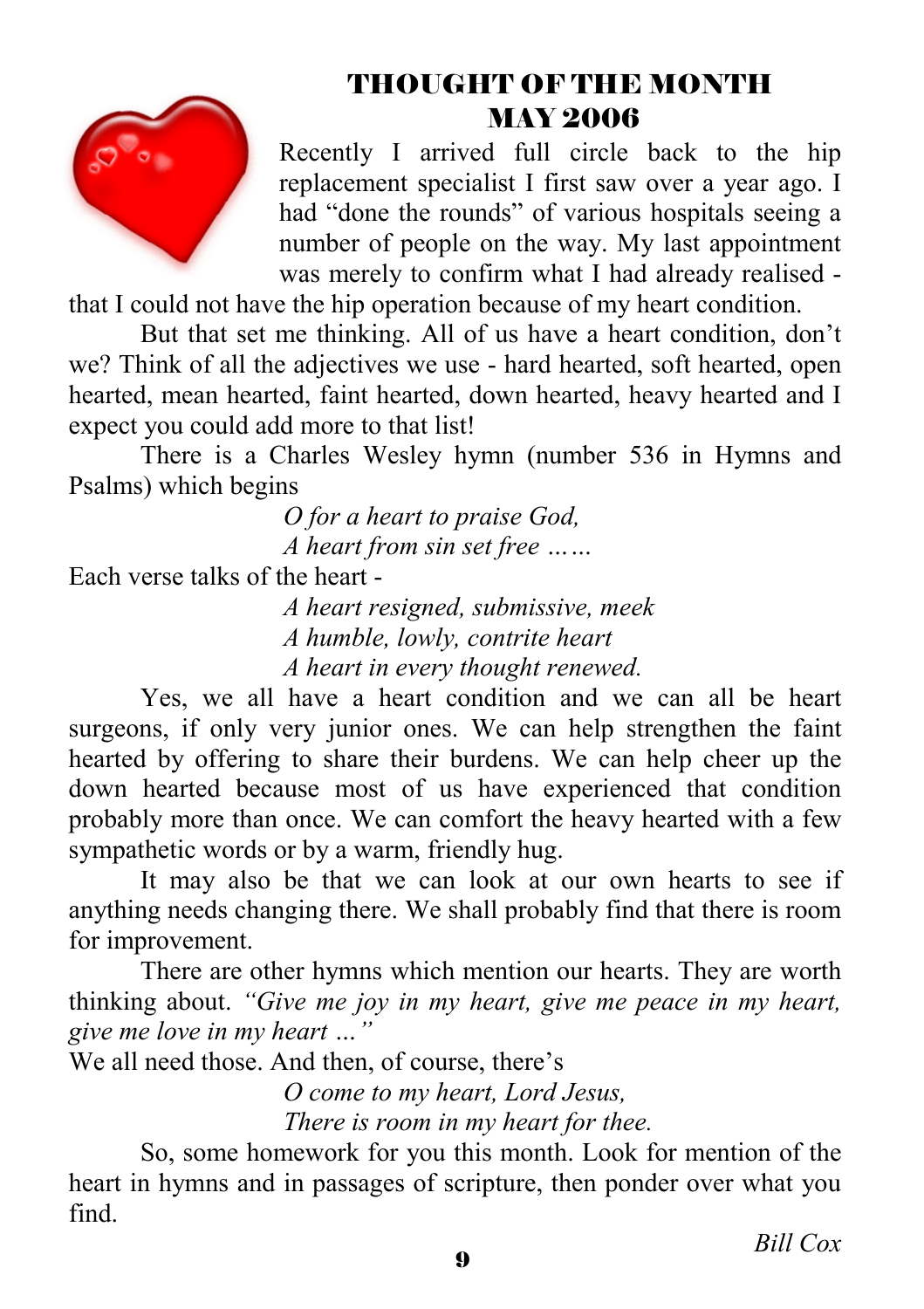#### God Moves in Mysterious Ways

 *"In that beginning when God created the heavens and the earth, the earth was formless and empty. Darkness was over the surface of the deep, and the Spirit of God was hovering over the waters." (Gen. 1:1-2)* 

The other Sunday was the third in our new item on the worship menu that we now call praise service. In January we looked at 'who God is' concentrating on The Father. February one was on 'what God speaks' i.e. The Word or Jesus the Son and the last one was on 'the God who moves' looking at the Holy Spirit. There are four distinct images in the Bible to describe the Holy Spirit i.e. Hovering eagle - Gen 1:1-2, Deut 32:10-12, Flying Dove – Matthew 3:16-17, Blowing Wind – Acts 2:1-2 and Burning Fire – Acts 2:3. On popular demand from the editor I will do a series of these images for the next few editions of the Newsletter.

#### Holy Spirit as the Hovering, Brooding Eagle

 One poet of the twelfth century wrote, The Holy Spirit is life that gives life, Moving all things, It is the root in every creature,

And purifies all things,

Wiping away sins, anointing wounds,

It is radiant life, worthy of praise,

Awakening and enlivening all things.

 As the life that gives life, the Spirit is the central actor in the very first verse of the Bible: "In the beginning" we read, …… "the Spirit was hovering over the waters." Older translations use the word brood; the Spirit is brooding over the waters of chaos. What is the Spirit doing when it hovers or broods? And what relevance does this have to our own individual lives? When one broods, one ponders and thinks. One also broods offspring. To brood is to sit on and hatch as a mother hen does. To brood is to protect and to produce and to ponder and to think; all wonderful images of the power of Creation when all is darkness and scary and empty and unformed.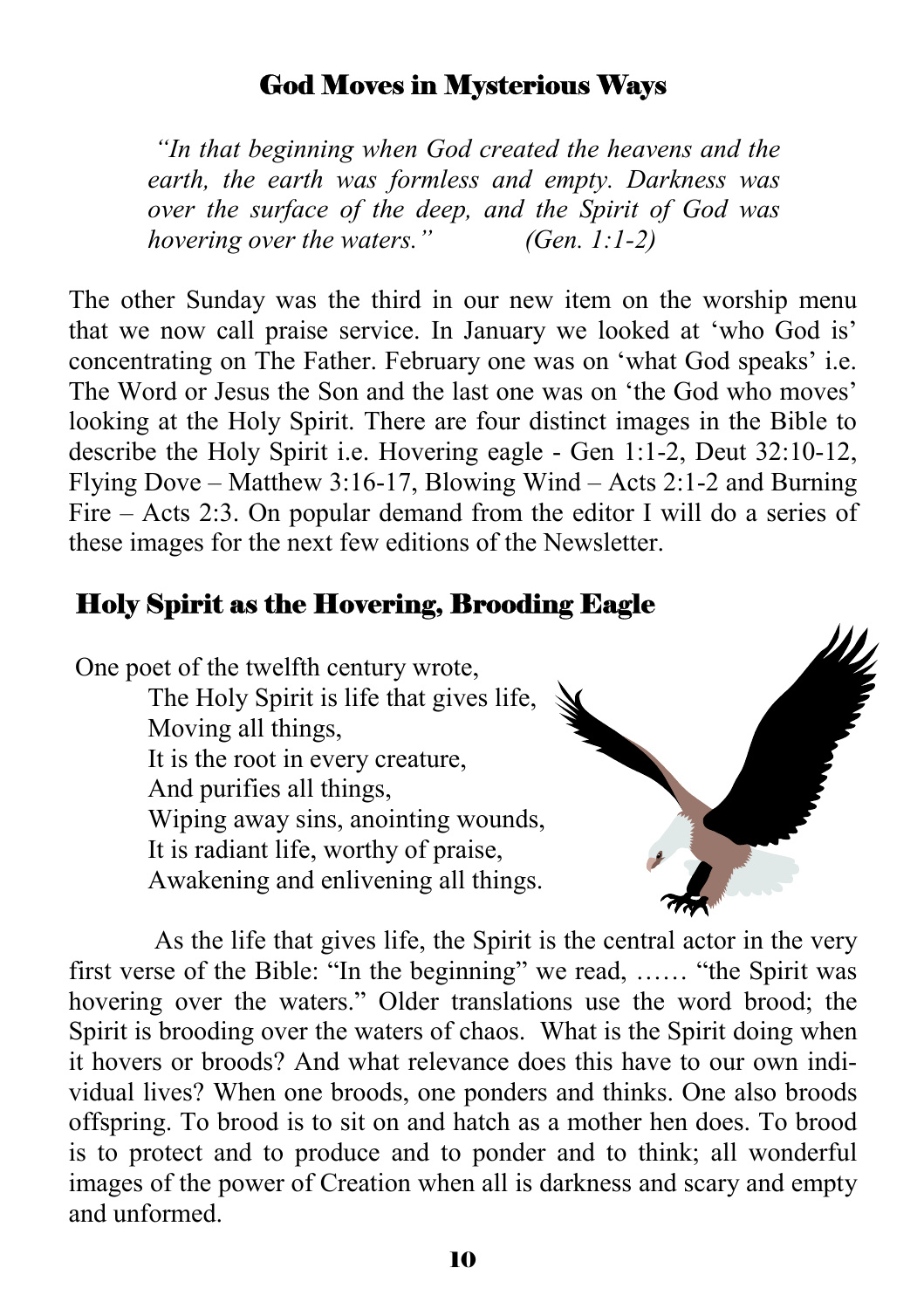In its attempt to explain this concept my reference Bible referred me to Deuteronomy 32:10-11 which reads, "He found them in a desert land, in an empty, howling wasteland. He surrounded them and watched over them; he guarded them as his most precious possession. Like an eagle that rouses her chicks and hovers over her young, so he spread his wings to take them in and carried them aloft on his pinions."

 Ah! And now it made some sense: to make it personal, we have to think about the formlessness and emptiness that can happen in our own lives. To make it personal we have to remember those times in which everything seemed pretty chaotic. Though we were never aware of any Spirit hovering over us; protecting and pondering how to help us to bring order out of chaos, that Spirit of God was there, and is there, every time the darkness of our lives threatens to take over the creation of our lives. The Holy Spirit, the third person in the Godhead finds us in our deserts, our difficult times, nurses us back to life and teaches us how to fly again.

 The Holy Spirit is the life that gives life. It is that invisible, often unknowable, force in our lives that helps us to become more alive to ourselves and to others. As the poet said The Holy Spirit "is the root in every creature." What a wonderful image: The Holy Spirit as the root of you and me and our friends and families and neighbours. What a universal image this is; the root in every creature. Not the root of just a few. Not the root of those in power. Not the root of Christians or Muslims or Jews only, but the root of every creature.

 When Christians celebrate the full manifestation of the Holy Spirit on the day of Pentecost they are celebrating a powerful point of beginning. It's a day of new beginnings in our lives and in the life of Christ Church and in the life of the universal church and of the world. We are invited by the Spirit today to understand our rootedness in a way that will bring us new life. Once a human being understands that he or she is rooted in something eternal like the Holy Spirit, all the other paradigms of one's life are subordinate.

 And there is something more in this image. One of the jobs of the mother hen or mother eagle is to clean up the chicks. Whenever they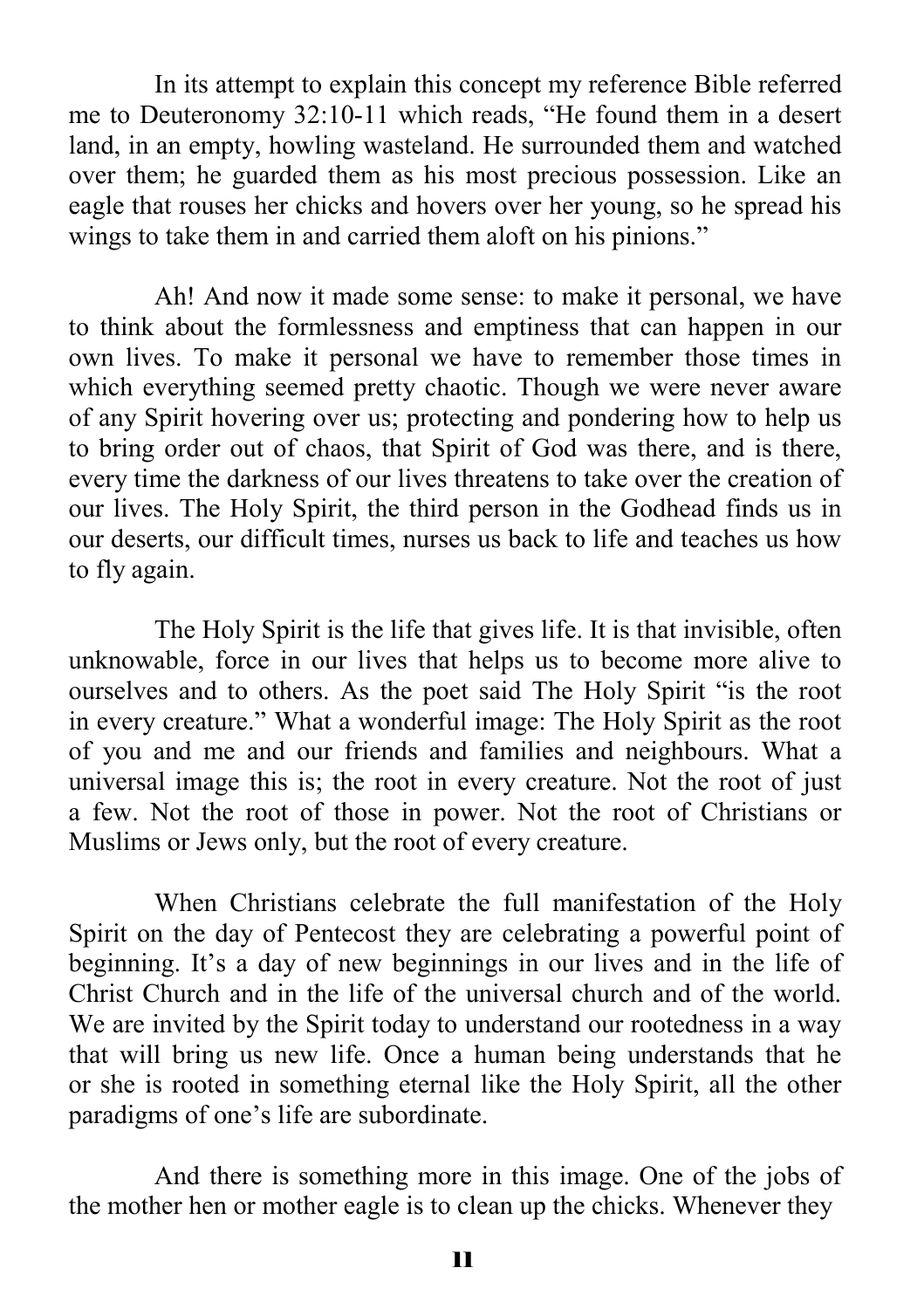are together, the mother will constantly put her beak on the feathers of the young ones to comb them and remove the unwanted feathers. Then the cleansed chick flips its wings to pour the dirty parts and announce to the world, "I am pure!" Another area is the art of flying. In its struggles the baby chick makes numerous mistakes. Sometimes it wounds itself and is extremely discouraged. This image tells us that gently the mother helps it out and encourages it to continue on this journey.

 The Holy Spirit is our Mother Eagle. Making things pure is a big part of the Holy Spirit's hovering and brooding. It is the function of the Holy Spirit, that root that is within us, that brooder who broods with us as we try to right the wrongs in our life, which actually enables us to move toward forgiveness in our lives. He teaches us to fly the Christian wings. He cleanses us and nudges us on. The Church doesn't purify all things; the Holy Spirit of God purifies all things. Psychoanalysis doesn't purify all things, the power of God purifies all things and this power, the power to purify, is our root.

 How often do we let the Spirit do its work within us? This is where we have to do the grown-up working of deciding what place faith is going to have in our lives. One of the things that continually surprises me in life as I try to grow up, is how much the spiritual life cannot be taken for granted. The Spirit insists on conscious faith choices; of conscious free will decisions to sit in prayer, or to really believe something Jesus said. The Spirit is polite; it hovers; it broods. It protects and waits while we decided whether or not we can lead our lives as fully as we want to without the Spirit in them. It's really up to us. But once that decision is made, no matter how quietly, or how tentatively, once we but open the inner door a crack, our wounds will be anointed and healed in ways that we can never imagine.

 It is the power of the Holy Spirit rooted in our hearts that enables us to be freed of our own experiences of oppression, criticism, hatred, prejudice, envy, grief, jealousy, abuse, and addiction.

Just as "In the Beginning", the Spirit hovered over the waters of darkness, so in the beginning of our own spiritual re-births, the Spirit hovers over the deepest and darkest parts of ourselves waiting, waiting,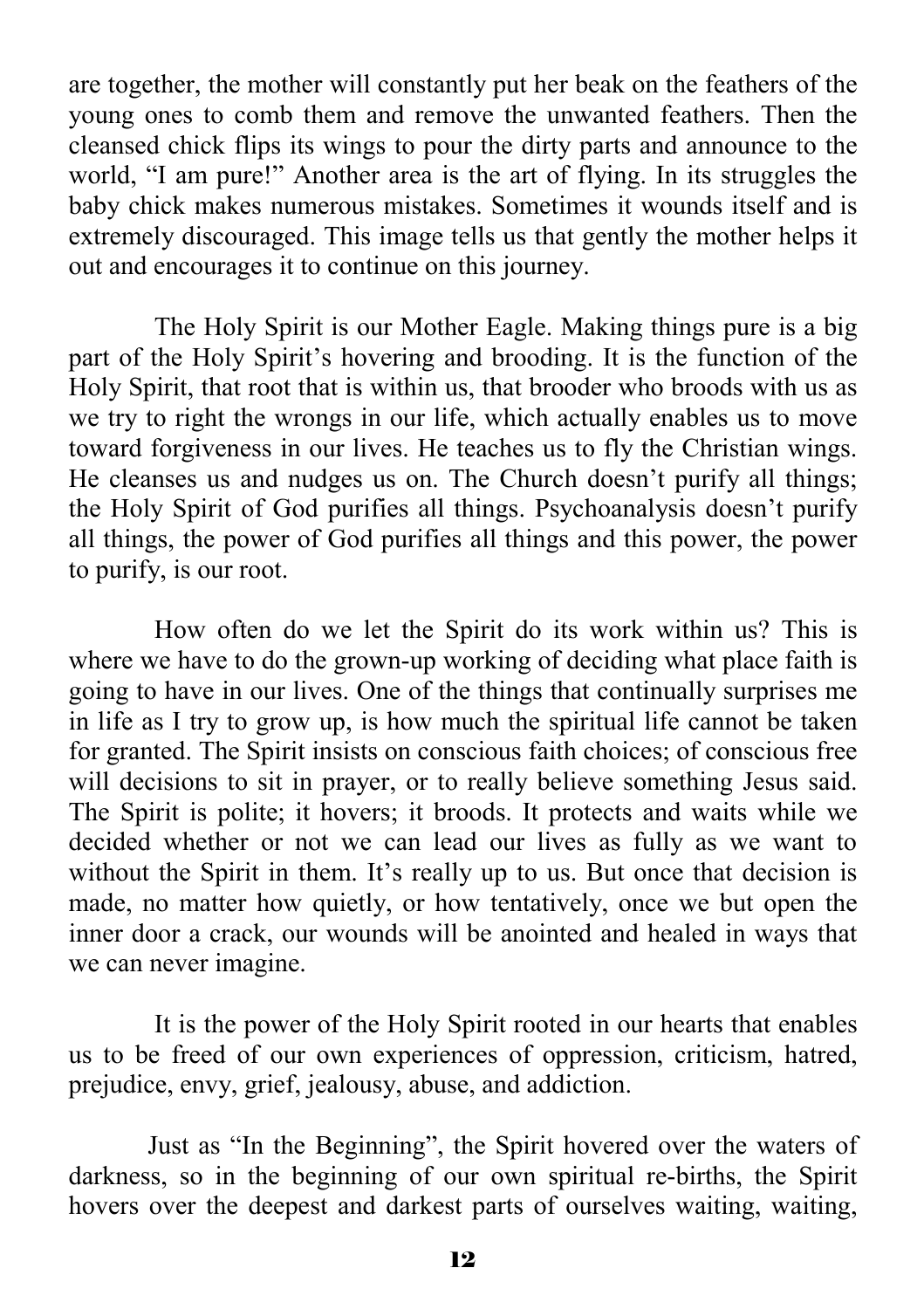hovering and brooding, waiting, waiting..., waiting; waiting for us simply to decide.

 Remember that song, "We all need somebody to lean on?" If you haven't yet made up your mind about asking the power of the Holy Spirit into your life, today's the day you can do it. He is not a threat but a help, a friend in our desert times.

 $\leq 0$  >  $\leq$ 

*John Nyota* 



## FLOWER FESTIVAL

Christ Church with St Philip, Worcester Park is holding a Flower Festival at the church over the weekend of 20th/21st May. Radio Jackie will be there to open the event at 10am on the Saturday and will be broadcasting from the church for a time on the day. The festival will continue on Sunday at 11am after the morning service.

The Festival will be a celebration of the church's role in the community with all the associations linked to the church taking part along with the local schools. There will be refreshments available throughout the two days and there will be other events and attractions including a 'Sponsored Toddle' for the children's charity: Barnardo's and the Future Links project.



#### *CHRISTIAN AID week commences on 14th May 2006*

If you could/would like to help with the door-to-door collection please see Tony Loft. **The more helpers the easier the task!**

At the end of Christian Aid week on Sunday  $21<sup>st</sup>$  May is the sponsored walk around London. Tony and several others will be walking – if you would like either to join them or sponsor them please let Tony know.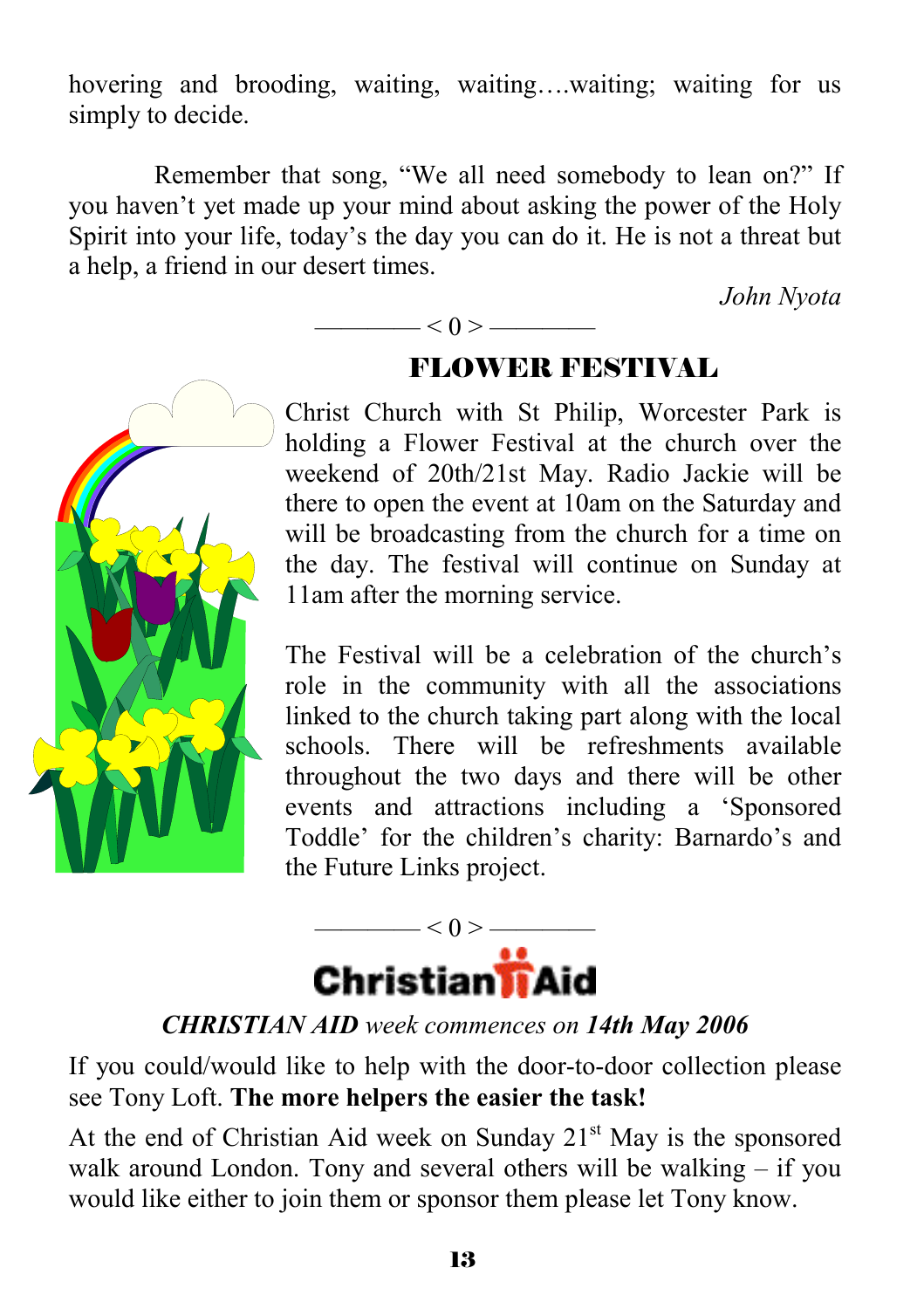## A LETTER FROM JOHN SWARBRICK THE CHAIR LONDON SOUTH-WEST DISTRICT

#### Dear Friends

The final Synod of the London South-West District was held at Central Hall on Saturday, 8th April. Several

people referred to it as my 'swan song'—which, given the recent news of swans infected with the H5N1 strain of avian flu being washed ashore on the east coast of Scotland, suddenly sounded rather grisly. But that says more about the way my mind works than it does about those who said it with genuine affection, but also a certain sadness. For it was not only 'my' swan song, but the swan song of all those who were present, members of Synod and visitors alike. It was a farewell celebrated in the dying months of the District's life and a recognition that many networks of friendship, colleagueship and mutual interest, built up over many years, were now to be broken. There is bound to be sadness in all that.

It is therefore appropriate for me, as I prepare to embark on my sabbatical on 1st May and then to move to my new appointment in the Harrow and Hillingdon circuit from next September, to express my gratitude to many people. First, to all the people in the circuits and churches of the District who have entrusted me with the role of the District Chair since 2002. May I thank you for your support and your prayers and the many ways in which we have collaborated in mission, ministry, worship and pastoral care over the last four years. Secondly, there are some particular people to thank: the Synod Secretary, The Revd David Chapman, and my Deputy Chairs, The Revd Jenny Impey and The Revd Sheila Foreman, who have been such splendid colleagues. These three will be holding the fort during the period of my sabbatical from 1st May to 31st July, but I hope you will remember that they are busy circuit ministers and only call upon them when absolutely necessary. Then there are all the District officers, lay and ordained, who voluntarily give of their time and service to enable the District to facilitate the life and mission of our twenty-eight circuits.

Last, but by no means least, there is my PA, Margaret Watts. As many of you will know, Margaret worked for my predecessor, The Revd

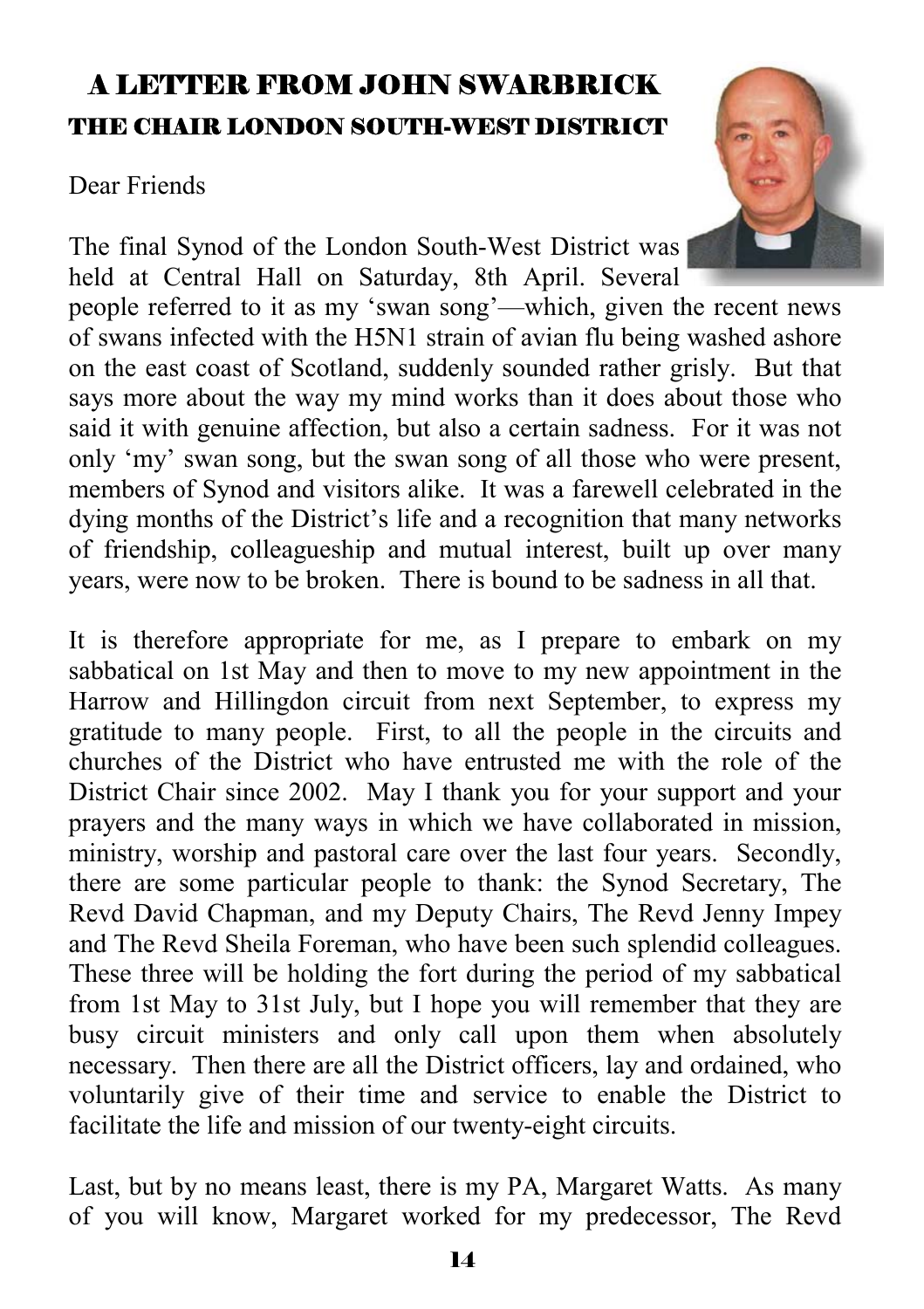Martin Broadbent, and will continue to serve for some time ahead as PA to the Chair-designate of the South-East District, The Revd John Hellyer, and as District Administrator. Over the years, she has drawn on her knowledge of Methodism and her experience of the District and been a superb PA; and I pay tribute here to Margaret's skill, professionalism and support, without which I simply would not have been able to be the Chair of this District. (To take only one tiny example, this letter only appears in your church or circuit magazine, not because I write it, but because Margaret arranges its distribution electronically or by 'snail mail'.)

What of the future? We and the three other London Districts have supported and prepared for the changes that will come into effect across the region next September. May I ask for your prayers and support for:

- the Bedfordshire, Essex and Hertfordshire District and its Chair-designate, The Revd Anne Brown;
- the London District, its Lead Chair-designate, The Revd Ermal Kirby, and Co-Chairs-designate, The Revd Jenny Impey and The Revd Dr Stuart Jordan; and
- the South-East District, its Chair-designate, The Revd John Hellyer, and Assistant Chairs-designate, The Revd Sheila Foreman, The Revd Dr Emmanuel Jacob and The Revd Peter Neatham.

 . . . and don't forget a little-noticed change, as Gerrards Cross and Denham churches, formerly in the Hillingdon circuit, become part of the Amersham circuit in the Northampton District.

Reorganized structures do not by themselves bring the kingdom of God nearer. Only a fool would believe that. But with imagination and creativity, I hope that these changes will release new energy for mission and ministry across the circuits and churches of the region and enable the Gospel to be proclaimed and embodied in new and attractive ways.

I have a 'bedrock' text which is, for me, a test for all that we seek to do in our worship, learning and caring, service and evangelism. Does it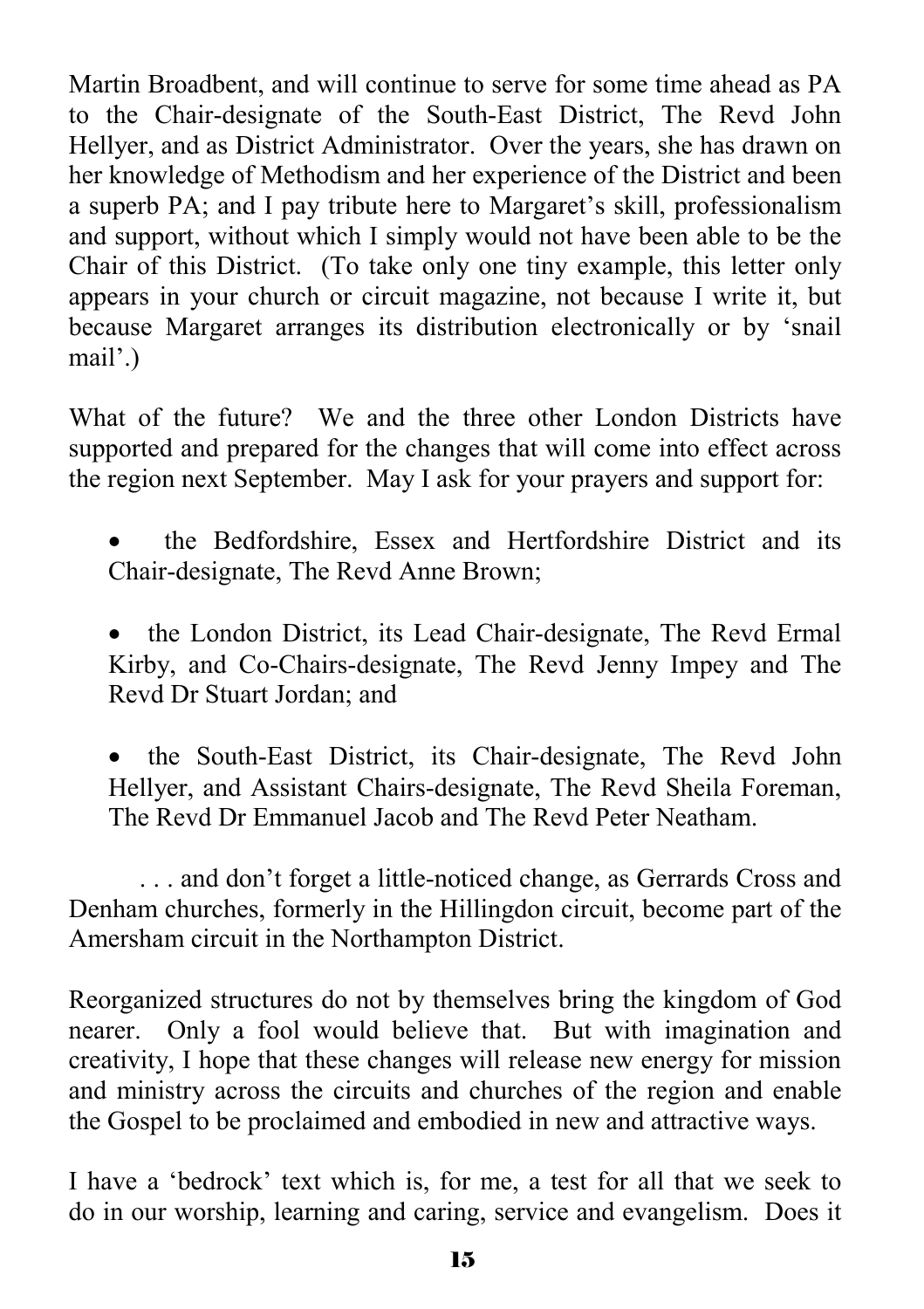fulfil the promise of the words of Jesus in John 10: 10?

*I have come that they may have life, and may have it in all its fullness.* 

If the answer is 'yes', then the changes for which so many have worked in recent years will have been worthwhile.

May God continue to bless you in all that you are and all that you do.

Best wishes,

 *Yours ever,*  Jour  $-$  < 0 >  $-$ 



## WHAT IS FAIRTRADE? In each Newsletter we have been giving Fairtrade Recipes, but what is Fairtrade?

FAIRTRADE is an independent consumer label which appears on products as an independent guarantee that disadvantaged producers in the developing world are getting a better deal.

 For a product to display the FAIRTRADE Mark it must meet international Fairtrade standards. These standards are set by the international certification body Fairtrade Labelling Organisation International (FLO).

 Producer organisations that supply Fairtrade products are inspected and certified by FLO. They receive a minimum price that covers the cost of sustainable production and an extra premium that is invested in social or economic development projects.

 Development agencies recognised the important role that consumers could play to improve the situation for producers. By buying direct from farmers at better prices, helping to strengthen their organisations and marketing their produce directly through their own one world shops and catalogues, the charities offered consumers the opportunity to buy products which were bought on the basis of a fair trade.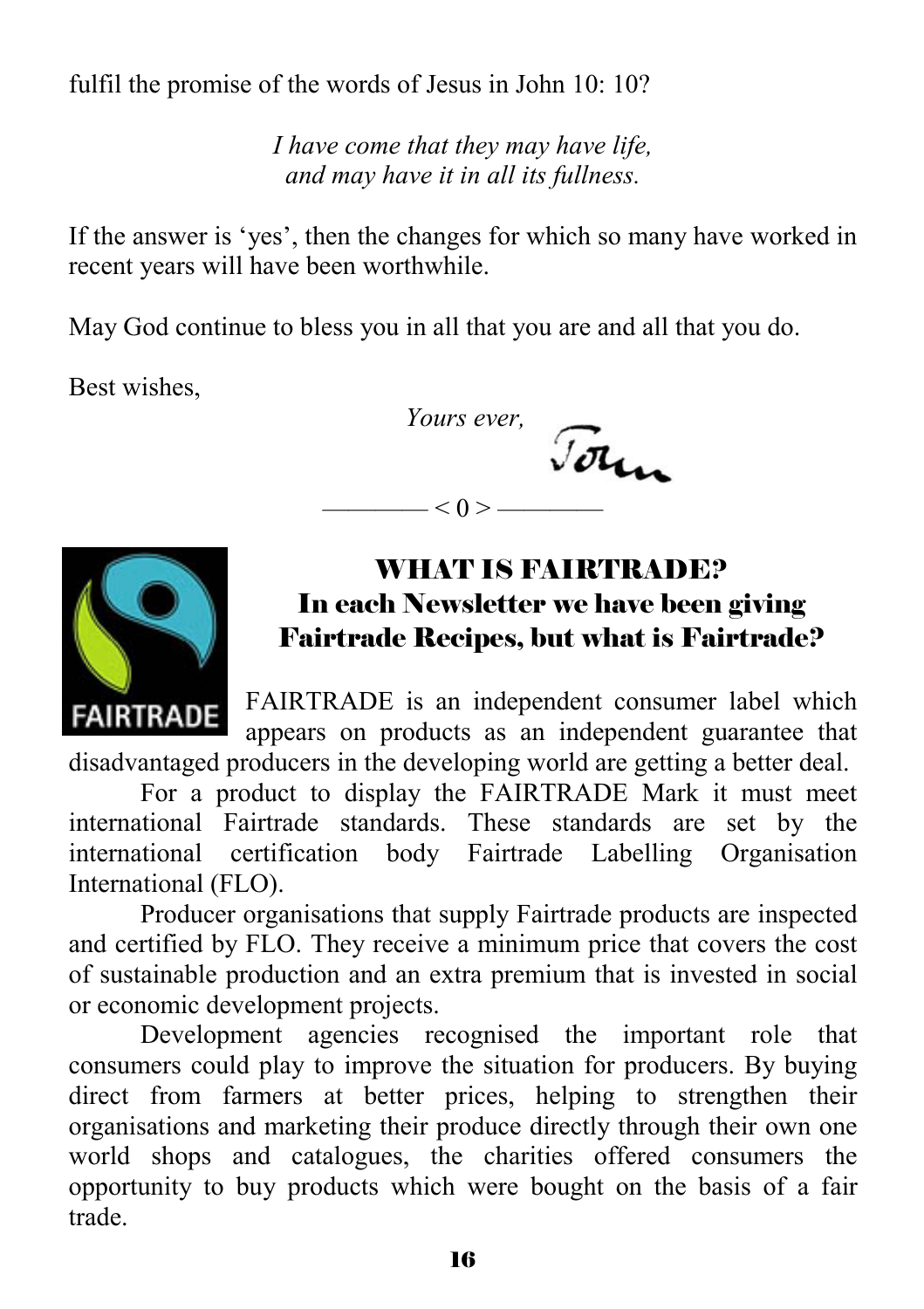

### FAIRTRADE RECIPES Fairtrade Banana Fritters with Bitter Chocolate Sauce

*By Gary Rhodes Serves 4* 

*Banana Fritters* 300ml (10floz) sweet cider 120g (4oz) plain flour plus a little extra for coating 35g (1oz) caster sugar 4 Fairtrade bananas, peeled vegetable oil for deep frying



To make the fritter batter, mix the cider, flour and sugar together. Cut each of the bananas horizontally into 4 lengths and lightly four each piece. Dip them in the batter and deep fry in hot oil for about 5 minutes until golden and crispy. Drain well.

To serve, place the fritters on a plate and pour the chocolate sauce next to them. Alternatively serve the chocolate sauce separately and decorate the fritters with a sprig of mint.

*Bitter Chocolate sauce* 300g (10oz) Fairtrade bitter dark chocolate, chopped 150g (5oz) unsalted butter 75ml (3fl oz) double cream

Place all of the ingredients together in a bowl over simmering water until the chocolate has completely melted. This sauce must be served warm.

 $< 0 > \fbox{$ 

To find out more about Fairtrade or other recipes you can always visit the Fairtrade Website at www.fairtrade.org.uk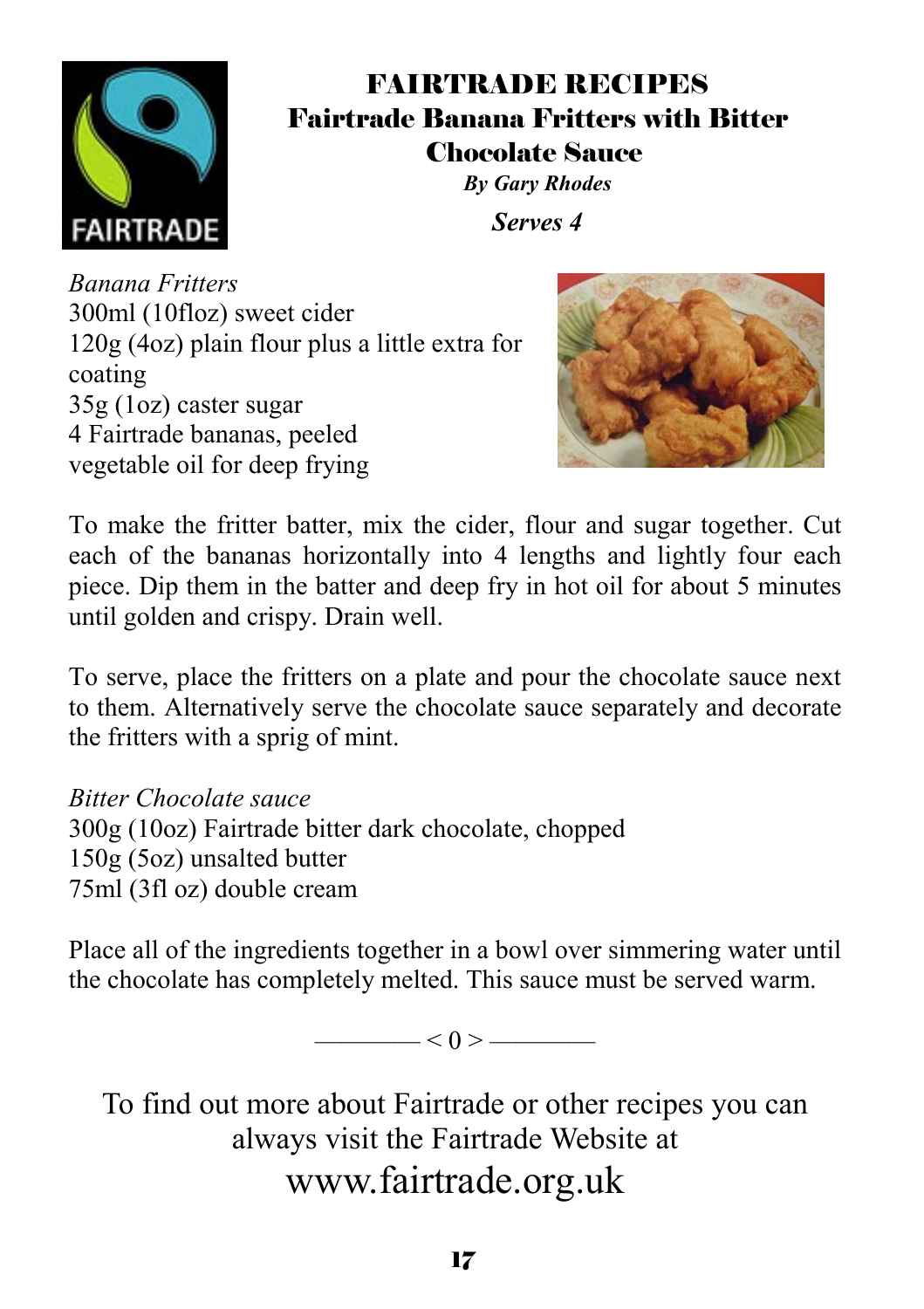## CHURCH DIARY FOR MAY

| Mon      | $\mathbf{1}$ | 2.45 pm            | No Fellowship - Bank Holiday                                                |
|----------|--------------|--------------------|-----------------------------------------------------------------------------|
| Tue      | 2            | $10-12$ noon       | Coffee and Chat                                                             |
|          |              | 8.00 pm            | Time for Prayer                                                             |
| Weds 3   |              | 7.45 pm            | Midways Group – Mouth & Foot Painting Artists<br>R Cooper                   |
| Fri      | 5            | 12.30 pm           | Luncheon Club                                                               |
| Sat      | 6            | $10-12$ noon       | Midway's Jumble Sale - Proceeds to church funds                             |
|          |              | 7.30 <sub>pm</sub> | 'Spring Voices' Concert at St Mary's, Merton Park                           |
| Sun      | 7            | 10.30 am           | All Age Worship led by Brenda Cannon                                        |
|          |              | 6.30 pm            | Communion Service led by Rev John Nyota                                     |
| Mon      | 8            | 2.45 pm            | Fellowship                                                                  |
| Tue      | 9            | $10-12$ noon       | Coffee and Chat                                                             |
|          |              | 8.00 pm            | Time for Prayer                                                             |
| Thur 11  |              | 8.00 pm            | <b>Church Council Meeting</b>                                               |
| Sun $14$ |              |                    | <b>Start of Christian Aid Week</b>                                          |
|          |              | 10.30 am           | Communion Service led by Rev John Nyota                                     |
| Mon 15   |              | 2.45 pm            | Fellowship                                                                  |
|          |              | Tue 16 10-12 noon  | Coffee and Chat                                                             |
|          |              | $7.30 \text{ pm}$  | Men's Supper Club – $Taxi!$ - Roy Ellis                                     |
| Weds17   |              | 7.45 pm            | Midways Group - Members Evening                                             |
| Thur 18  |              | 8.00 pm            | <b>Pastoral Committee Meeting</b>                                           |
| Fri      | 19           | $12.30 \text{ pm}$ | Luncheon Club                                                               |
| Sat      | 20           | 10.00am            | 'Flower Festival' at Christ Church with St Philip,<br><b>Worcester Park</b> |
| Sun $21$ |              | 10.30 am           | Praise Service led by Rev John Nyota                                        |
|          |              |                    | Christian Aid Sponsored Walk                                                |
|          |              | 11.00am            | 'Flower Festival' at Christ Church with St Philip,<br>Worcester Park        |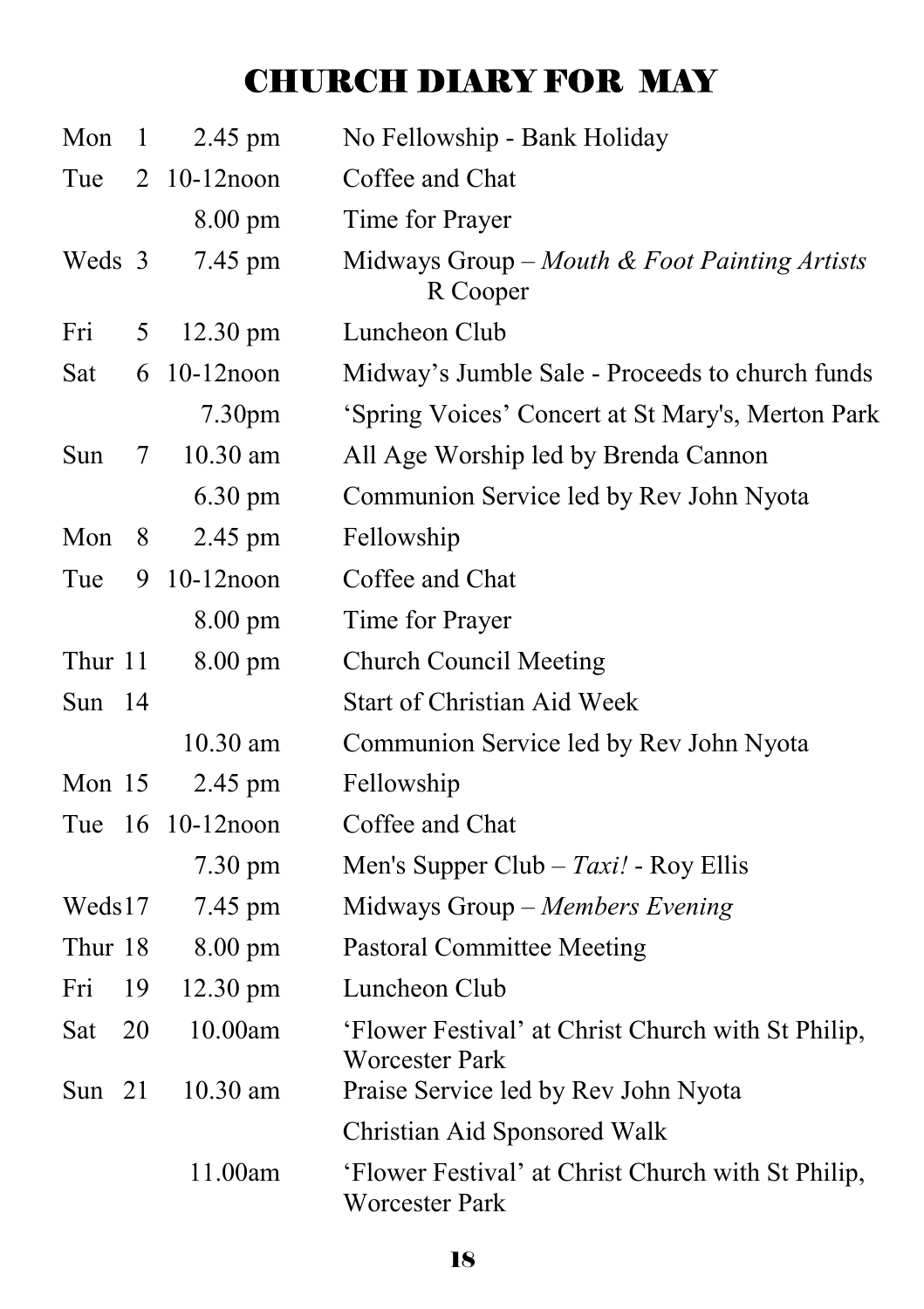| Mon $22$ | 3.45 pm           | Fellowship                              |
|----------|-------------------|-----------------------------------------|
| Tue 23   | $10-12$ pm        | Coffee and Chat                         |
|          | $8.00 \text{ pm}$ | Time for Prayer                         |
| Sun $28$ | $10.30$ am        | Morning Service led by David Eagle      |
| Mon $29$ | $2.45$ pm         | No Fellowship - Bank Holiday            |
|          | Tue 30 10-12 noon | Coffee and Chat                         |
|          | $8.00 \text{ pm}$ | Time for Prayer                         |
| Weds31   | $10.30$ am        | Morning Communion led by Rev John Nyota |
|          | 7.45 pm           | Midways Group – Annual General Meeting  |

*Please refer to the Website (www.martinway.org.uk) or Weekly Notice Sheet for any additional information* 

 $- < 0 >$  —

We wish all of those why celebrate a birthday this month a very

*Happy Birthday* 

and especially to:

**James Smith on 18th May Alex Pallister on 19th May Sherie Nyota on 24th May** 





at a cost of £6 or they can be purchased on the door.